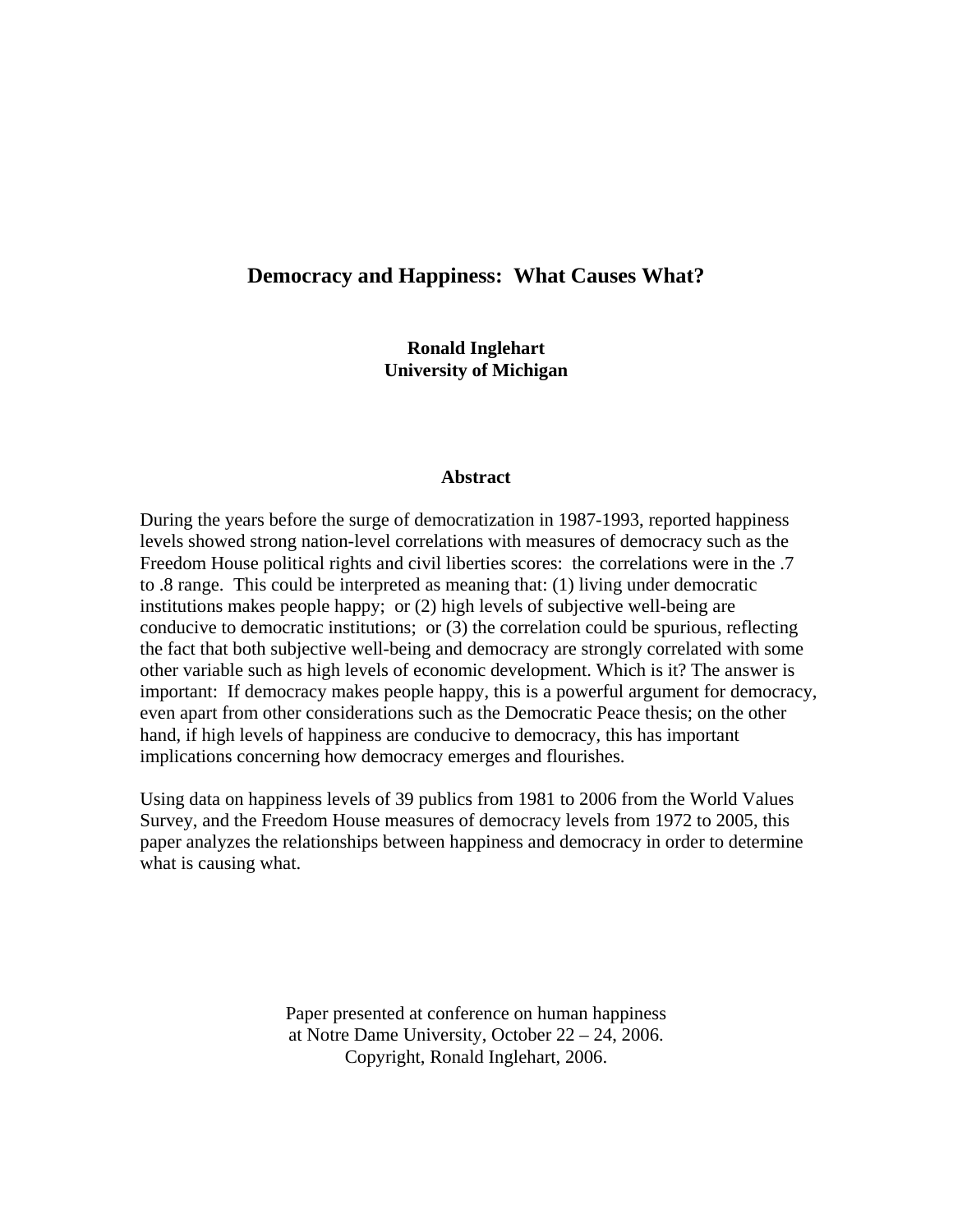# **Democracy and Happiness: What Causes What?**

## **Ronald Inglehart University of Michigan**

Throughout the two decades before the explosion of democracy that occurred around 1990, reported happiness levels showed strong linkages with all of the widelyaccepted measures of democracy. The national-level correlations between happiness and the Freedom House political rights and civil liberties scores were in the .7 to .8 range—a remarkably strong linkage that could be interpreted to mean that over half of the total variation in a society's level of happiness could be attributed to its level of democracy; or conversely, it could mean that a society's level of democracy largely reflected its happiness level.

Correlation is not causation, and this linkage could reflect any of the following things: (1) living under democratic institutions makes people much happier than living under authoritarian institutions; or (2) high levels of subjective well-being are conducive to democratic institutions; or (3) the correlation could be spurious, due to the fact that both subjective well-being and democracy are strongly correlated with some other variable such as high levels of economic development.

Solving this puzzle has far-reaching implications. If the linkage is not spurious and democracy makes people happy, this provides a strong additional argument on behalf of democracy; while if high levels of happiness are conducive to democracy, this can lead to a better understanding of how democracy emerges and flourishes. Using World Values Survey data on happiness levels from 1981 to 2006, and the Freedom House measures of democracy levels from 1972 to 2005, this paper analyzes the relationships between happiness and democracy in order to determine what is causing what.

Though the political culture literature has long argued that interpersonal trust and tolerance play an important role in the emergence and flourishing of democratic institutions, it has largely neglected the role of human happiness. But it is logical to expect that high levels of happiness would be linked with democracy. Political economy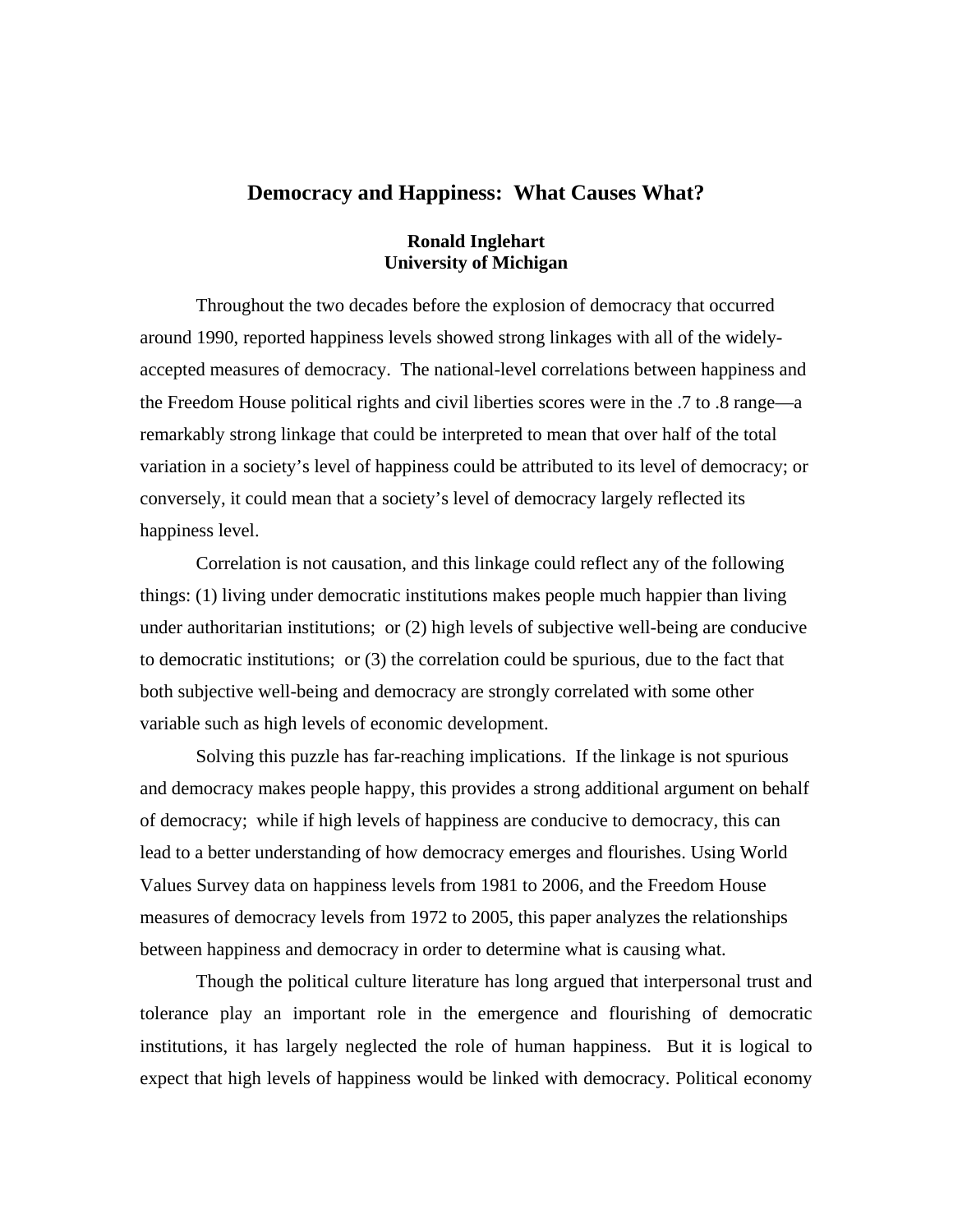research demonstrates that if the economic cycle has been going well, support for the incumbents increases. Support for a democratic regime reflects a much deeper long-term processes. If, in the long run, people feel that their life as a whole has been good under a given regime, it produces legitimacy and diffuse support for that *regime*. High levels of subjective well-being can also help stabilize authoritarian regimes, of course. Thus, China has experienced high levels of economic growth throughout the past two decades, and her public shows much higher levels of subjective well-being than the ex-communist regimes of Eastern Europe. This almost certainly helps legitimate China's one-party communist regime—in the short run. But in the long run, economic growth tends to bring cultural changes through which the public gradually places increasing importance on autonomy and self-expression—which eventually gives rise to demands for a more liberal political order (Inglehart and Welzel, 2005). Legitimacy is helpful to any regime, but authoritarian systems can survive through coercion; democratic regimes must have mass support or they can be voted out of existence like the Weimar republic. Thus, societies with happy publics are far more likely to survive as democracies, than those with unhappy publics. Moreover, high levels of subjective well-being are linked with trust, tolerance and emphasis on self-expression that is conducive to the emergence and survival of democracy.

## (Figure 1 about here)

Accordingly, a remarkably strong relationship existed between democracy and the self-reported happiness levels of given publics, throughout the period before the explosion of democracy that occurred around 1990. Figure 1 shows this relationship among the 39 countries for which we have long-term survey data.<sup>[1](#page-2-0)</sup> As this figure demonstrates, happiness and democracy were strongly linked in the 1980s: the correlation between the two is  $r = .81$ , and although we do not have survey data from the 1970s, the happiness levels of given societies tend to be relatively stable, and the levels shown here show almost equally strong relationships with the same countries' Freedom House scores

 $\overline{a}$ 

<span id="page-2-0"></span> $<sup>1</sup>$  In order to carry out time series analysis, these analyses are based only on those countries for which we</sup> have data covering at least 15 years. We use the earliest available measure of happiness levels for the countries shown in Figure 1; for 22 countries, the data are from the 1981 World Values Survey, and for 17 countries the data are from the 1990 World Values Survey.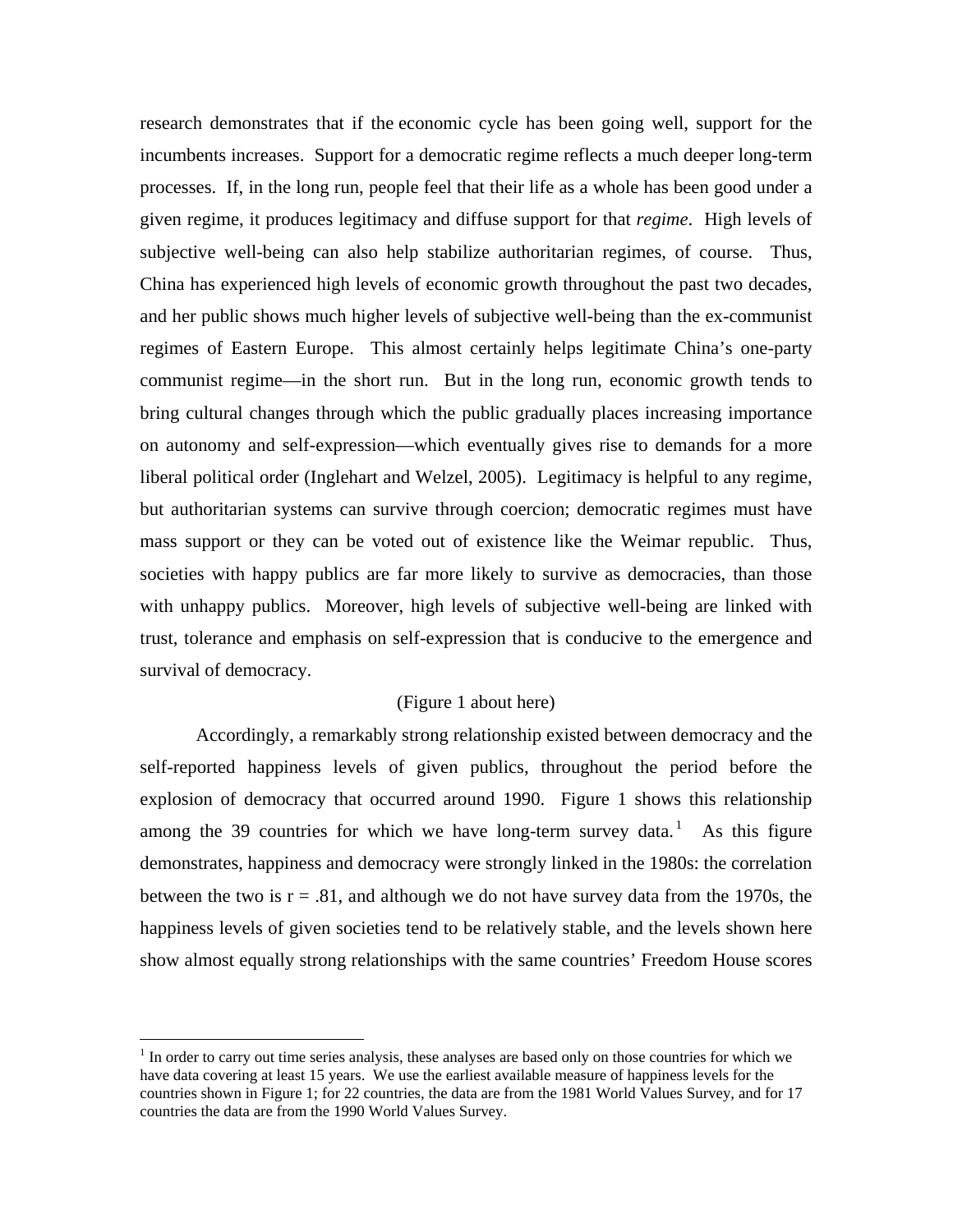throughout the period from 1972 to 1987. This confirms previous findings that happiness is closely correlated with democracy (Inglehart, 1990; Frey and Stutzer. 2000, 2002).

Both democracy and human happiness vary a great deal from one society to another. The societies examined here range from long-established liberal democracies such as Britain, Sweden, Denmark, the United States and Canada, to countries that were extremely authoritarian in 1981-1986, such as China, Russia, and Bulgaria.<sup>[2](#page-3-0)</sup> Happiness levels also vary greatly. The happiness levels used here could theoretically range from 0.00 (if everyone in the society said they were "extremely unhappy") to 3.00 (if everyone said they were "very happy). To provide some concrete illustrations: in Ireland (with a mean score of 2.36) fully 41 percent of the public described themselves as "very happy;" while in Belarus (with a mean score of 1.46), only 5 percent described themselves as "very happy."

One way to explain the strong linkage shown here between happiness and democracy, would be to assume that democracy makes people happy. This interpretation is appealing and suggests that we have a quick fix for most of the world's problems: adopt a democratic constitution and live happily ever after.

Unfortunately, the experience of most of the Soviet successor states does not support this interpretation. Since their dramatic move toward democracy in 1991, their people have not become happier: for the most part, they moved in exactly the *opposite* direction with the sharp decline of their economy and society, as we will see.

Nevertheless, we believe that in the long run, a climate of free choice is conducive to happiness. Given individuals may not be conscious of the linkage between free choice and happiness, but those who feel they have relatively high levels of control and choice over how their lives turn out, consistently report higher levels of life satisfaction than those who don't. Free choice tends to make people happier. This is a driving force in the process of human development: rising emphasis on free choice favors democracy-- the

 $\overline{a}$ 

<span id="page-3-0"></span> $2^2$  The vertical axis is based on the sum of each country's Freedom House scores for 1981 to 1986, which run from 2 to 14, with high scores reflecting *low* levels of democracy. In order to reverse this polarity, each country's score was subtracted from 14, producing scores ranging from 0 to 12 for any given year, and a maximum score of 72 for the six-year period. The original happiness scores ranged from 1 to 4, with high scores indicating low levels of happiness; their polarity was also reversed, by subtracting each country's mean score from 4, to produce scores ranging from 0 to a theoretical maximum of 3, which would be obtained if everyone described themselves as "very happy." Accordingly, on Figure 1, high scores indicate high levels of happiness and democracy.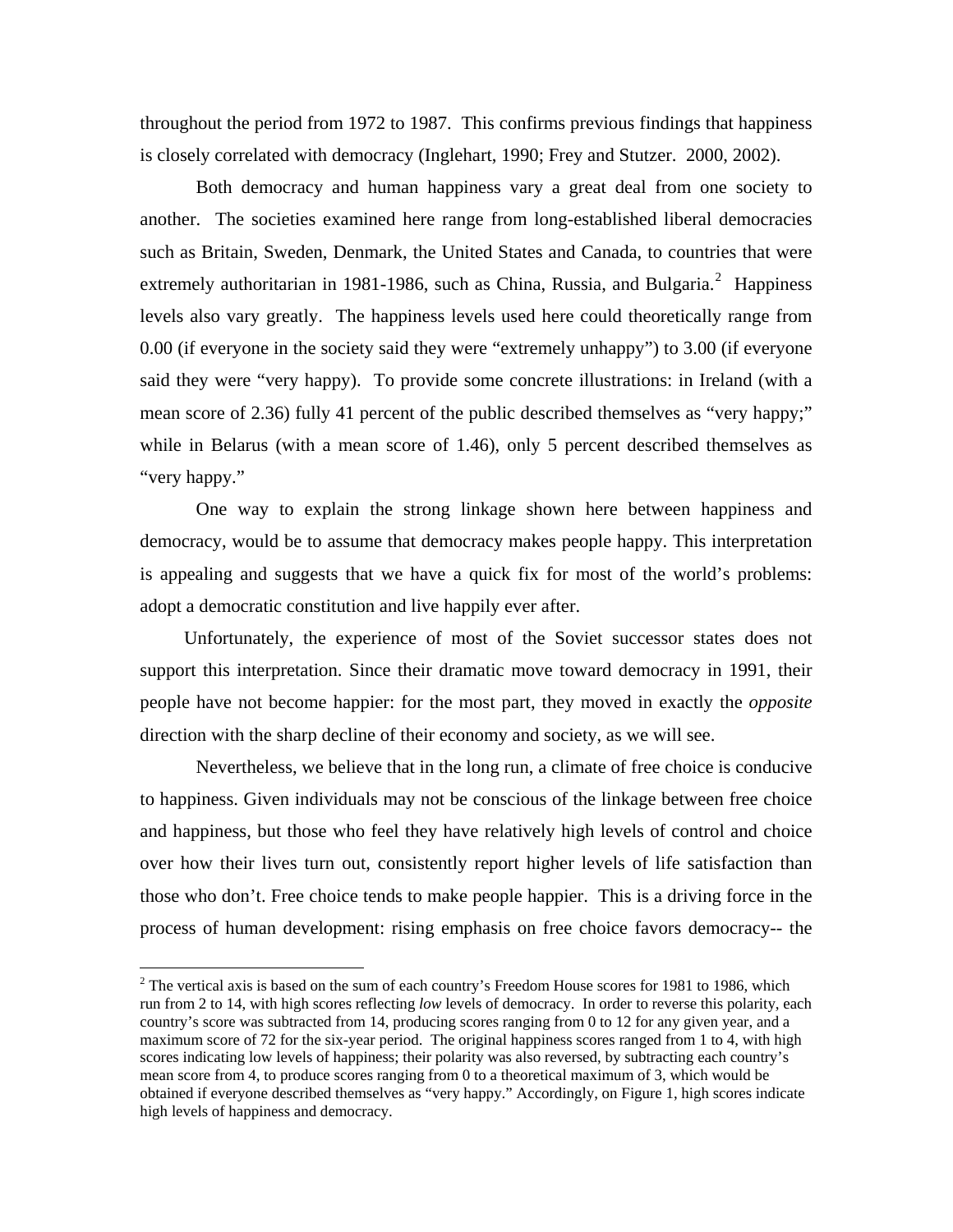institutions that maximize human freedom. But democratic institutions are by no means the only factor shaping human happiness. Protracted periods of economic growth seem to be conducive to rising levels of happiness, and severe economic decline can have the opposite effect. Similarly, the breakdown of the social and political order that accompanied the collapse of communism in many societies was linked with declining levels of happiness, despite the sharp, sudden increase in political rights and civil liberties that occurred at the same time. We suspect that democratic institutions *do* contribute to human happiness to an appreciable extent, but the causal linkage seems to work much more strongly in the opposite direction, with democratic institutions being much more likely to flourish in a social climate characterized by high levels of subjective wellbeing—which are linked with high levels of trust, tolerance and emphasis on selfexpression, constituting a syndrome of "Self-expression values" (Inglehart and Welzel, 2005).

Thus Inglehart and Welzel (2005: chapter 8) examine *why* economic development goes with democracy, hypothesizing that cultural changes provide the link between development and democratization. They first test the impact of self-expression values at Time 1, on subsequent levels of democracy at Time 2. They find that a society's mean score on the Survival/Self-expression dimension is by far the most powerful influence on its subsequent level of democracy. Although economic development is at the root of this causal sequence, it is important mainly in so far as it contributes to the emergence of Self-expression values.

They then test the reverse causal model: that democratic institutions cause a shift from Survival values to Self-expression values. Since these values show a .83 correlation with democracy, if one used democracy alone as a predictor of these values, it would "explain" most of the variance. But when economic development is also included in the regression, democratic institutions explain only an additional 2 percent of the variance in Self-expression values, beyond what was explained by economic development and religious heritage. Culture seems to shape democracy far more than democracy shapes culture.

(Figure 2 about here)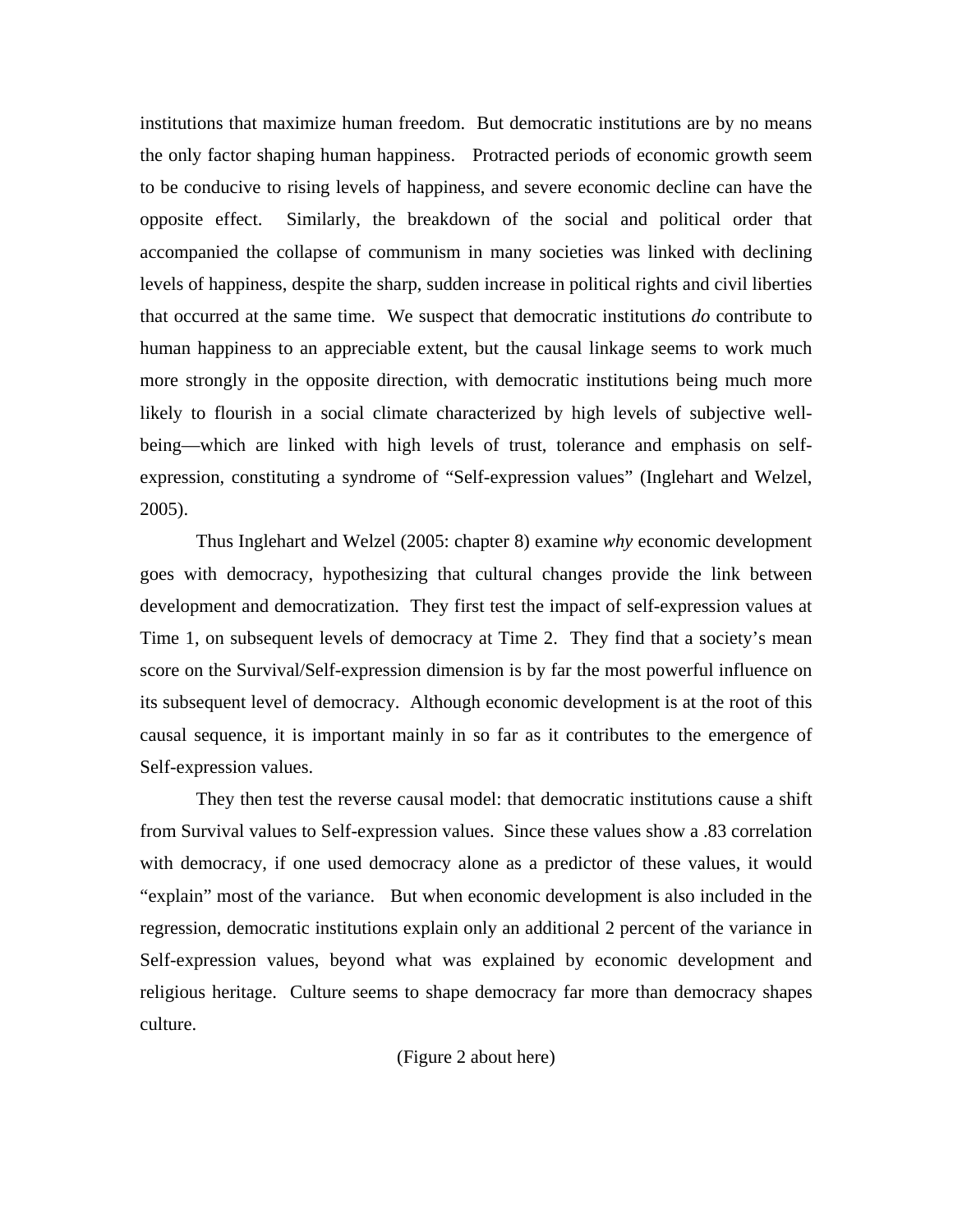Despite the strong correlation between happiness and democracy, democratization does not automatically bring higher levels of democracy. As Figure 2 demonstrates, in 1981 the Russian public already showed relatively low levels of happiness by international standards.<sup>[3](#page-5-0)</sup> A low level of happiness preceded the collapse of communism—and, we suspect, contributed to it. Happiness level fell in to an even lower level in Russia in 1990, and continued to fall in 1995 and 2000, despite the dramatic shift toward democracy that took place from 1981 to 1995. The severe economic decline that took place during this era (with real income declining to about 40 percent of its 1980 level), together with the collapse of the Soviet Union in 1991 and the accompanying collapse of the social order and the communist belief system, brought severe malaise to the Russian people: by 1995, a majority of them described themselves as unhappy and dissatisfied with their lives as a whole. Despite the marked increase in personal and political freedom that took place during this era, human happiness declined. Conversely, although political rights and civil liberties declined sharply from 1995 to 2006, happiness levels rose in 2006 as a partial economic recovery occurred, stimulated by rising gas and oil prices. Rising levels of democracy do not necessarily go with higher levels of happiness—the two can even move in opposite directions. Despite this evidence, we believe that democracy *is* conducive to human happiness—but clearly, it is only part of the story.

The democracy and happiness scores have been transformed to have the same scale (ranging from 0 to 12) on Figure 2, to make the amplitude of their changes comparable. As this figure demonstrates, happiness levels are relatively stable, even in the face of dramatic societal changes. While a country's scores on the Freedom House political rights and civil liberties scales can change dramatically from one year to the next—with Russia jumping by fully seven points out of a possible 12 from 1981 to 1995—the Russian public's happiness levels varied by less than one point on the scale

 $\overline{a}$ 

<span id="page-5-0"></span> $3$  It was not possible to carry out a survey of the entire Russian republic in 1981, but we did survey Tambov oblast, which our Russian colleagues selected as a region that was representative of Russia as a whole. The assumption that it is, gains support from the fact that in 1995, when we surveyed both Tambov oblast and Russia as a whole, they did show similar levels of happiness and other variables.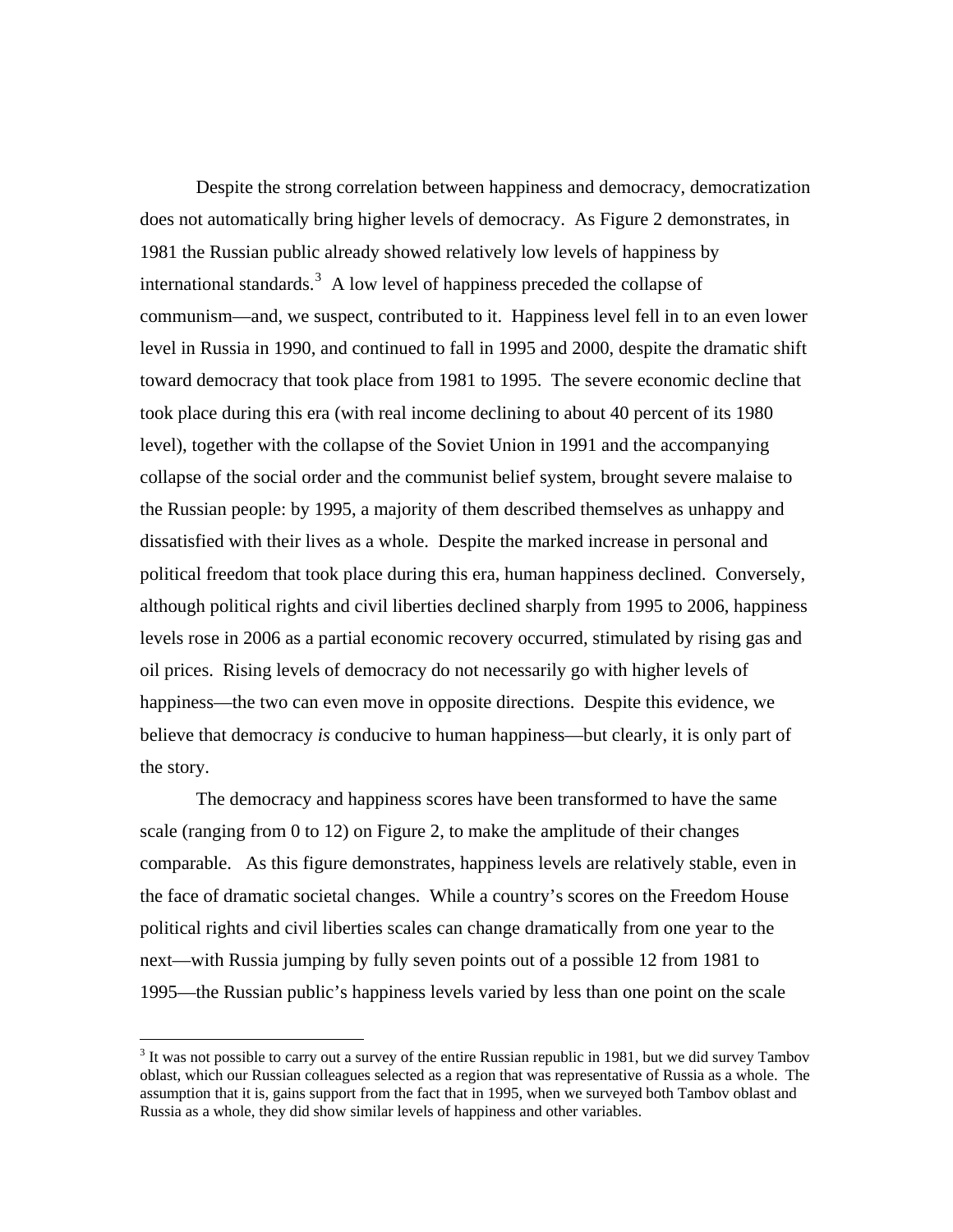during the same time period. As earlier analyses already indicated, relatively high or low levels of happiness and overall life satisfaction are relatively stable characteristics of given societies (Inglehart, 1990:25-28) – and they are strongly correlated with both per capita GNP and with democracy (Inglehart, 1990: 31-44). They can and do change over time-- economic, social and political developments seem to have an impact—but they tend to change rather slowly. A public's assessment that their lives as a whole are going well or badly, seems to be a deep-rooted orientation.

#### (Figures 3-5 about here)

 Figures 3 to 5 show how levels of happiness and democracy evolved in three more ex-communist societies for which we have survey data covering at least fifteen years. Hungary was the only other communist country in which we were able to carry out a survey in 1981. It showed a happiness level then that was well below that of any stable democracy (and in the bottom quartile for the world as a whole) but significantly higher than that of Russia. This already low level declined further in 1990 when communism collapsed, and then made a modest recovery, perhaps linked with the fact that Hungary made a relatively smooth transition to democracy and a market economy.

We do not have 1981 data for Romania or Slovenia, but – like all of the excommunist countries without exception—they showed relatively low levels of subjective well-being in the first available survey, in 1990. Fully 28 of the 30 lowest levels of happiness registered in the more than 200 surveys carried out by the World Values Survey, are found in ex-communist countries (the two remaining cases occur in the surveys carried out in Iraq in 2004 and 2006). Pervasive malaise characterized the European communist societies and, we believe, contributed to their collapse. Democratization occurred later in Romania than in Hungary, with Romania moving into Freedom House's "free" category only by 2000. Happiness declined from 1990 to 2000 and rose slightly in 2006 but remained below her earliest level. As of 2006, a huge increase in Romania's level of democracy – rising nine points on a scale having a maximum of twelve—has not brought a significant increase in happiness.

 Slovenia shows a more positive picture. A dramatic increase in her level of democracy (rising eight points on the 12-point maximum) has been accompanied by a modest but steady rise in happiness levels. But it seems unlikely that this increase is due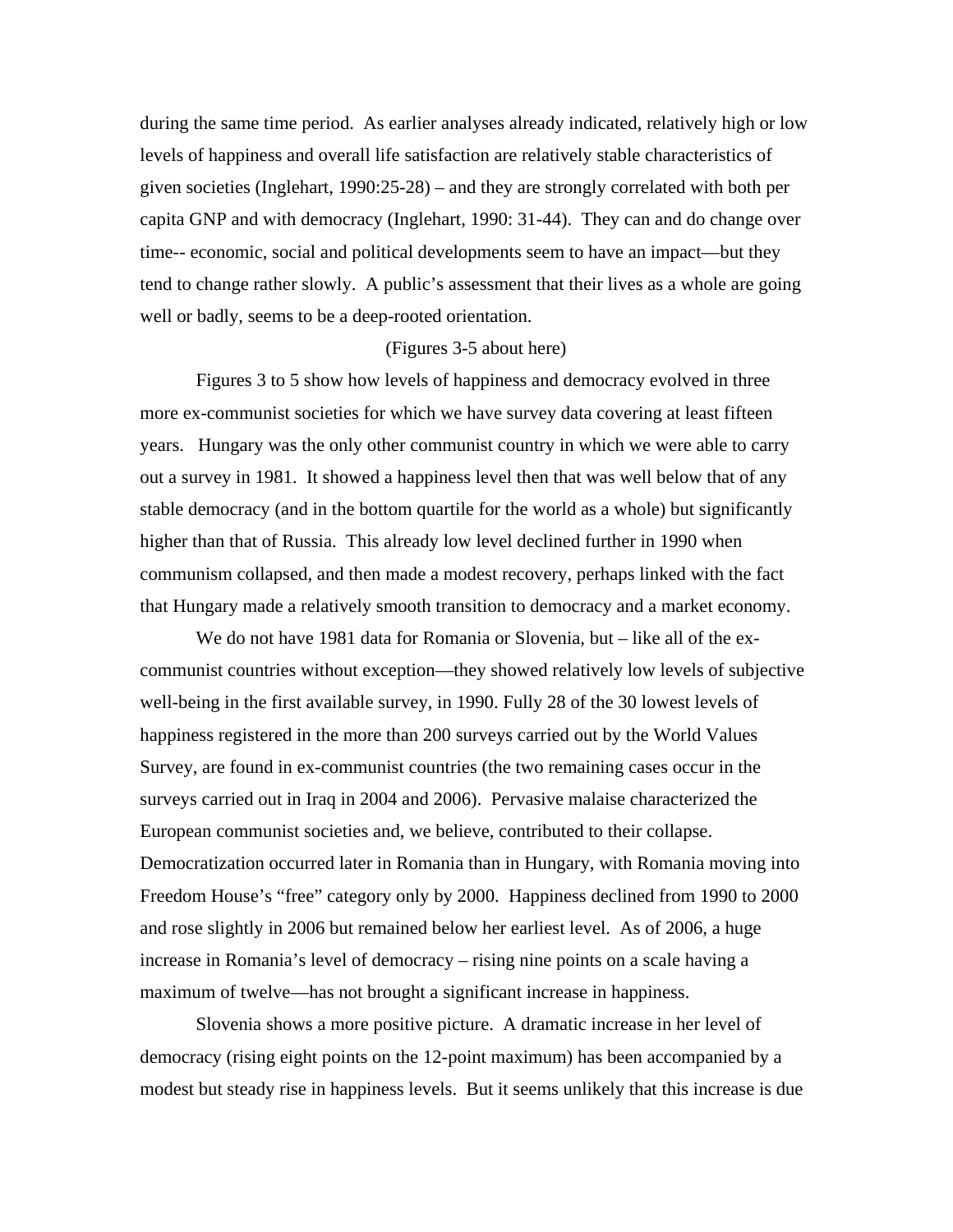to democratization alone, for Slovenia had impressive economic growth during this period, and is now the only ex-communist country that has risen into the World Bank's "high income" category; moreover, Slovenia's political situation has become substantially more stable than that of many other ex-communist countries, with her entry into both the European Union and NATO.

# (Figures 6 and 7 about here)

 In another part of the world, both Mexico and Argentina made transitions to democracy in recent years, and we have relatively extensive time series data on their happiness levels. Mexico displays a pattern in which happiness and democracy levels move in tandem, with both variables showing a significant increase in 2000, the year in which one-party rule by the PRI finally ended through free elections. Although the evidence in Figure 6 does not control for other factors, it is certainly consistent with the belief that democratization contributes to rising levels of human happiness. Argentina's transition to democracy took place earlier than the one in Mexico, but the evidence shown in Figure 7 is also consistent with the idea that democratization contributes to happiness: a dramatic shift toward democracy occurred between 1981 and 1990, accompanied by a modest rise in happiness.

(Figures 8 and 9 about here)

 We have long-term evidence from two other societies that experienced a transition to democracy since 1981: South Africa and Argentina. In both cases, happiness levels experienced a modest rise after the transition, although the change on the happiness scale was much smaller than the change on the democracy scale, as Figures 8 and 9 demonstrate: while democracy scores rose by eight points in both countries, the happiness levels rose by less than one point on a scale having the same range as the democracy scale.

 Data are also available from a number of societies that did not experience recent transitions to democracy but they reveal little about the relationship between happiness and democracy because neither variable shows much movement. With Sweden and the U.S., for example, the pattern shows two almost parallel lines, with democracy remaining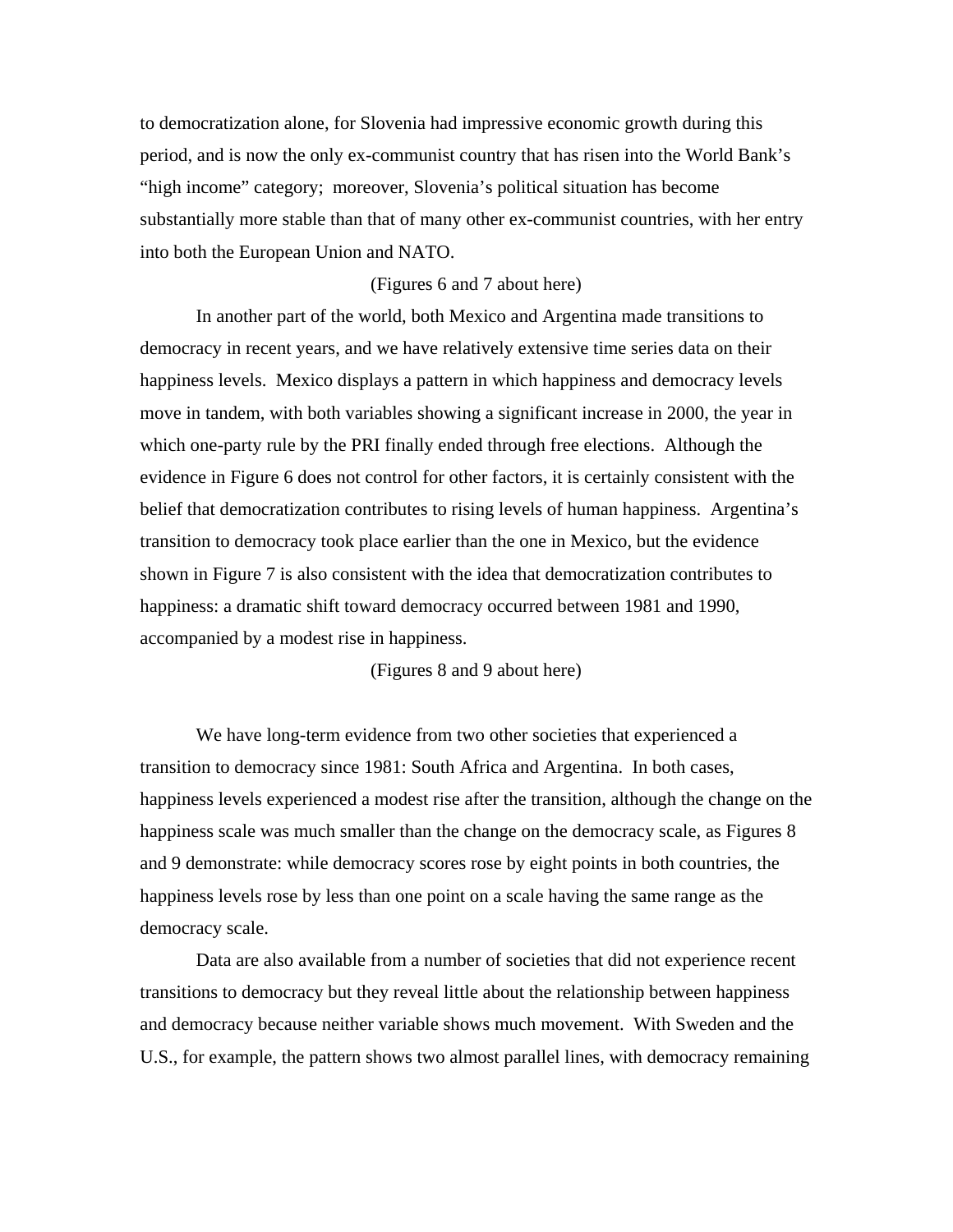constant at point 12 (the top of the scale) and happiness fluctuating at a level slightly above point 9.

#### (Table 1 about here)

 The evidence we have reviewed up to this point suggests that democracy may be conducive to human happiness, but its immediate impact seems to be rather modest-- and transitions to democracy can even be linked with *declining* levels of happiness. Additional factors seem to be involved. In order to test the relative impact of democracy and other likely factors, we carried out multiple regression analysis. Table 1 shows the results of an analysis in which the dependent variable is a society's level of happiness in 2000—a decade after the explosion of democracy around 1990. These predictors were selected after an initial screening of additional variables that theoretically might be involved. Among the independent variables, we used the society's level of democracy as measured by the sum of its Freedom House scores in 1991-1996. This provides a measure of democracy at a time before that of the dependent variable (in keeping with the fact that causes precede effects), but after the explosion of democracy. Additional predictors include two economic indicators: (1) the society's *level* of economic development, as indicated by its per capita GNP in 1995; and (2) the society's annual *growth* rate during the decade preceding the time at which happiness is measured. Finally, we also use the society's level of Postmaterialist values, as an indicator of the extent to which the society emphasizes self-expression and free choice, in keeping with the Human Development thesis which holds that free choice is conducive to human happiness (Inglehart and Welzel, 2005). We have already noted that happiness and free choice are closely linked in the syndrome of Self-expression values—but for present purposes, we want to examine the impact that emphasis on free choice has on happiness, controlling for other factors.

 In Model 1 of this analysis, these five independent variables explain more than 55 percent of the cross-national variance in happiness. Although per capita GNP has a fairly strong and significant zero-order correlation with happiness  $(r = .52)$ , its impact disappears when we include the other variables in this analysis. But a country's economic growth rate during the decade preceding the time when happiness was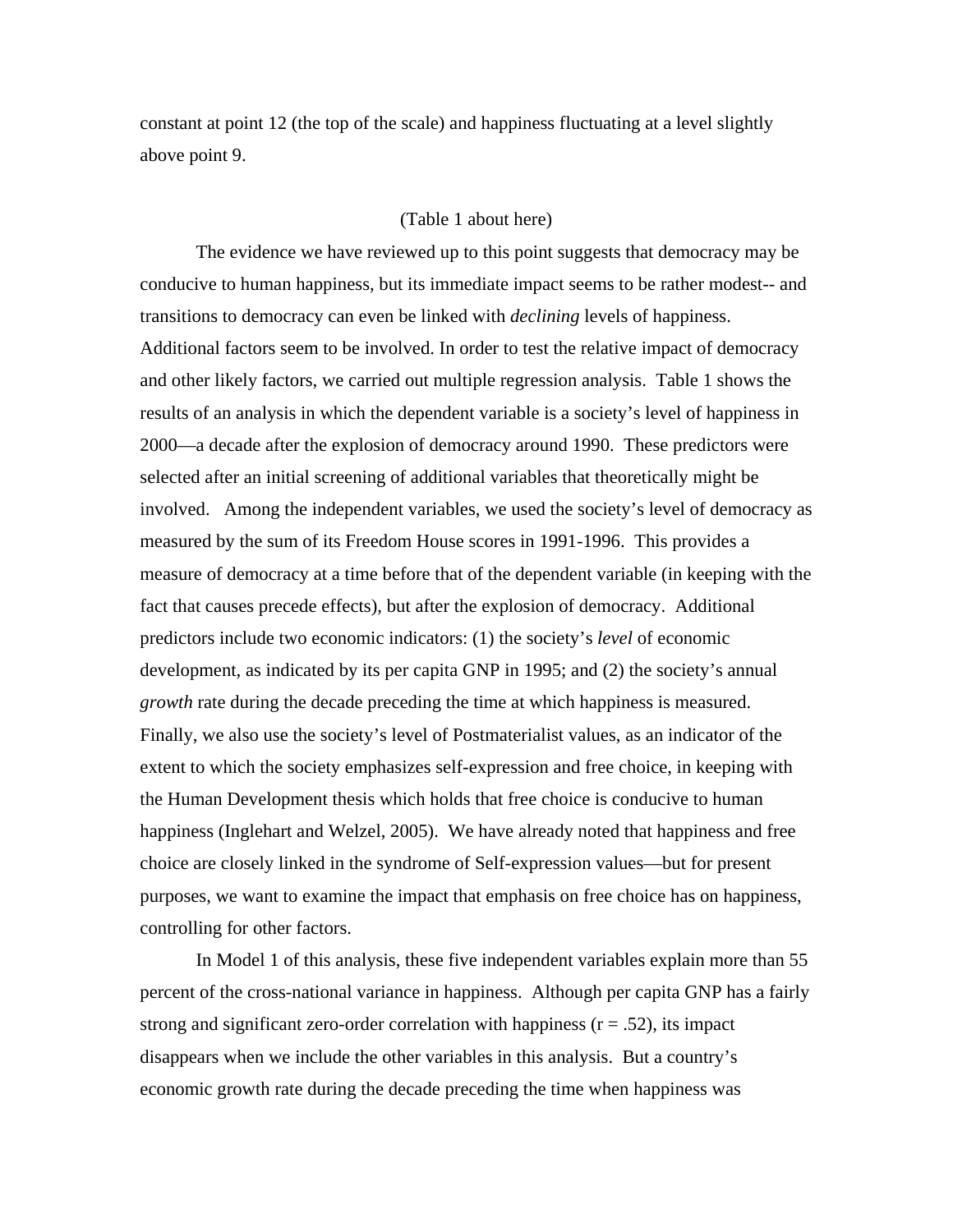measured, does show an impact on its happiness level that is significant at the .001 level. In keeping with the aspiration-adjustment model (Campbell, Converse and Rodgers, 1976; Inglehart, 1990), improving or deteriorating economic conditions seem to have more impact on a society's happiness level than does its absolute level of wealth. When we drop per capita GNP from the regression equation (Model 2), the remaining variables explain fully as much of the variance in happiness as did Model 1. And despite the remarkably strong correlation that existed between democracy and happiness before the explosion of democracy around 1990 (see Figure 1), a society's level of democracy in 1991-1996 had only a modest impact on its subsequent level of happiness. As Model 3 demonstrates, when we drop the Freedom House measures of democracy from our analysis, the amount of explained variance falls only slightly, from 55.8 percent to 54.7 percent. If a society's level of happiness were mainly determined by its level of democracy, then the explosion of democracy around 1990 would have been followed by sharp increases in the happiness levels of the societies that democratized. This did not happen, as Figures 2-9 suggest. As a result, the previously strong correlation between happiness and democracy suddenly became much weaker, falling from the .8 level around 1980, to less than .3 in 1995. Apparently, democracy does have some impact on a society's happiness level, but it seems to be a relatively modest one.

 On the other hand, both economic growth and Postmaterialist values seem to have strong impacts on a society's relative happiness level. Together, they explain almost 55 percent of the variation. As Model 4 indicates, when we drop Materialist/Postmaterialist values from the equation, the explained variance falls from about 55 percent to about 32 percent; and when we drop economic growth from the equation but retain Materialist/Postmaterialist values (see Model 5), the explained variance falls from 55 percent to 40 percent. Living in an environment of economic and psychological security seems to have a powerful impact on a society's happiness level. The fact that both of these attributes tend to go with high levels of economic development largely explains the strong zero-order correlation between GNP per capita and happiness.

#### (Table 2 about here)

 It is relatively difficult to explain recent *shifts* in a society's happiness level, but let us attempt to do so. Table 2 analyzes the amount of *change* in a society's happiness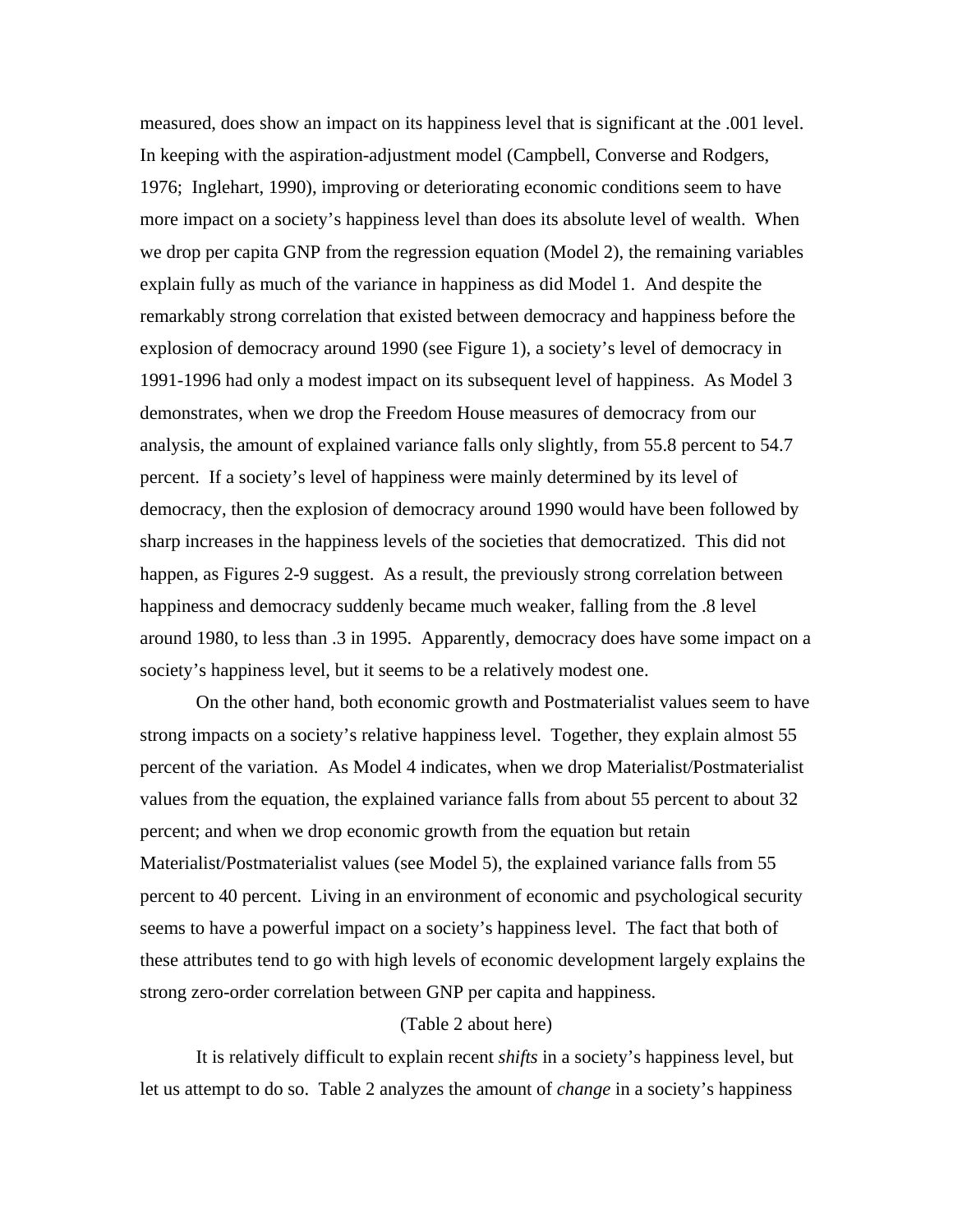level from 1981 (or our earliest available measure), to its level in 2000. As independent variables, we use growth in per capita GNP from 1990 to 2000, and the sum of the Freedom House scores from 1991 to 1995, plus two indicators of relative change in levels of social tolerance—the change in support for gender equality from 1981 to 2000, and the change in tolerance of homosexuality from 1981 to 2000. Both of the latter variables showed dramatic shifts toward greater tolerance in many societies during this period, and they provide stronger predictors of changing happiness levels than do Materialist/Postmaterialist values, though all three of these variables are closely linked. Thus we are again using indicators of economic and psychological security, together with an indicator of a society's relative level of democracy, as predictors of happiness—but this time, we are trying to explain recent *changes* in happiness levels.

 These analyses explain a much smaller percentage of the variance than our earlier analyses: the four independent variables included in Model 1 explain only 14 percent of the change in happiness levels from 1981 to 2000. And although recent economic growth had a substantial impact on the happiness *levels* analyzed in Table 1, it does not show a significant impact on the *changes* in happiness levels analyzed here. When we drop economic growth from the equation (Model 2) the percentage of variance that is explained, remains unchanged. Each of the three remaining independent variables does seem to have a fairly sizeable impact on the change in happiness levels experienced from 1981 to 2000, and when we drop one of them from the regression, the explained variance drops appreciably. Interestingly, a society's level of democracy in 1991-1996 seems to have more impact on *changes* in happiness than it did on *levels* of happiness; when dropped from the analysis in Table 2, the explained variance falls by three percentage points (compare Models 3 and 5), although it accounted for only slightly more than one percent of the variance explained in Table 1. Rising levels of support for gender equality and tolerance of homosexuality go with rising levels of happiness, regardless of whether a society experienced economic growth. But surprisingly, a society's *level* of democracy as measured here, has a stronger impact on shifts in happiness than does its *change* in levels of democracy. And we have not been able to explain *changes* in happiness from 1981 to 2000 nearly as effectively as we were able to explain a society's *level* of happiness in 2000.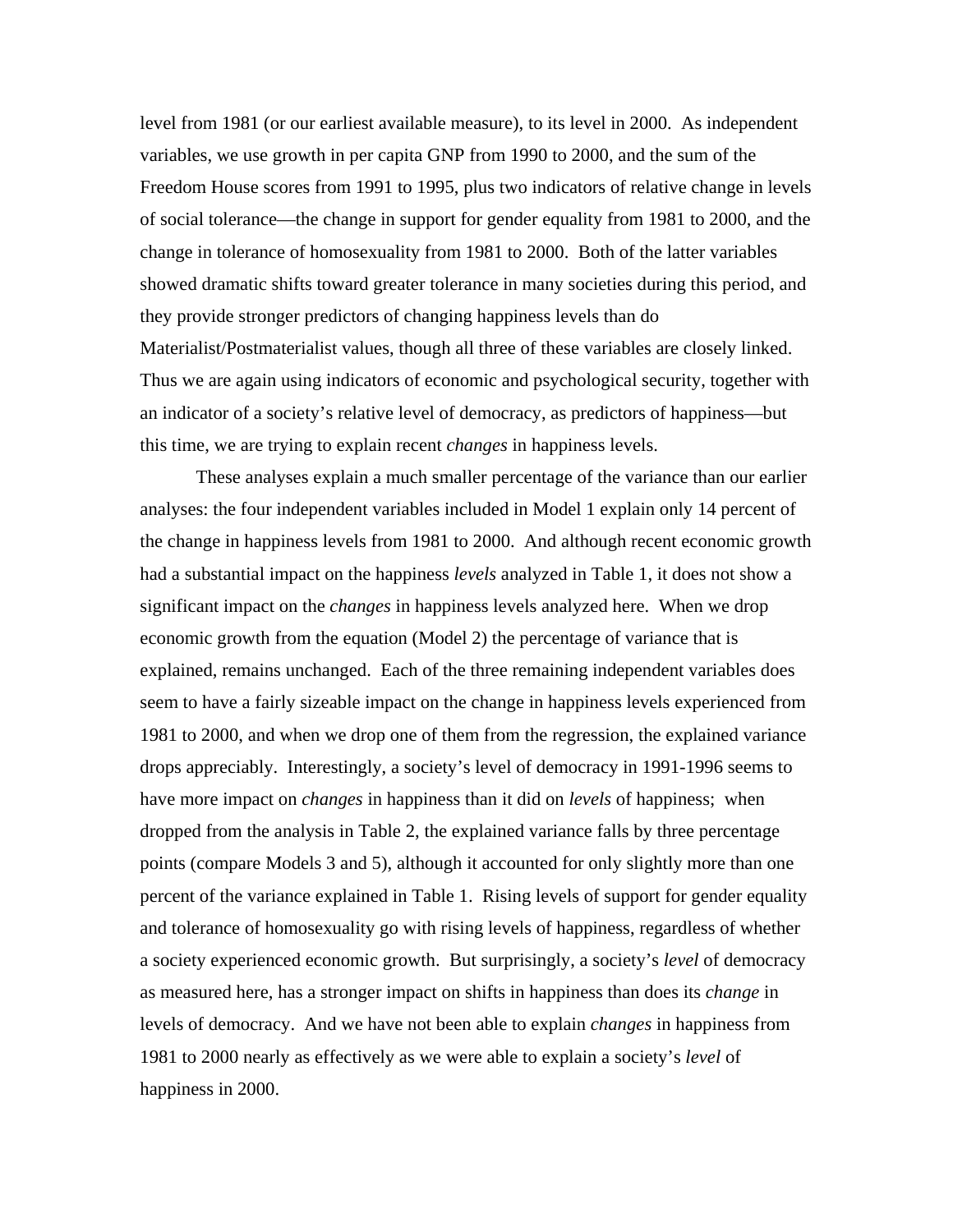## (Figure 10 about here)

 Figure 10 shows the correlation between a society's level of happiness and its level of democracy at each time point for which we have data on both happiness and democracy. The pattern is striking. Around 1981, the two went together to a remarkably strong degree, correlating at the  $.8$  level;<sup>[4](#page-11-0)</sup> in 1990, just after the start of the Third Wave of democratization, the correlation had dropped slightly to the .7 level. By 1995, a large number of countries had suddenly made dramatic increases on the Freedom House scales, but their happiness levels had only increased slightly, if at all; consequently, the correlation between happiness and democracy had plummeted to the .25 level. In 2000 and 2005 the level recovered slightly, but remained much lower than it had been before the explosion of democracy. The curve hints at the possibility that in the long run, as (1) the publics of the new democracies experience protracted periods of economic and psychological security—and (2) as democracy fails in those societies in which this does *not* occur—the correlation between happiness and democracy may gradually move back toward its former level. But it is clear that democratization does not necessarily bring happiness.

<span id="page-11-0"></span><sup>&</sup>lt;sup>4</sup> The 1981 figure reflects the same data base as does Figure 1. Thus there is some overlap with the data for 1990.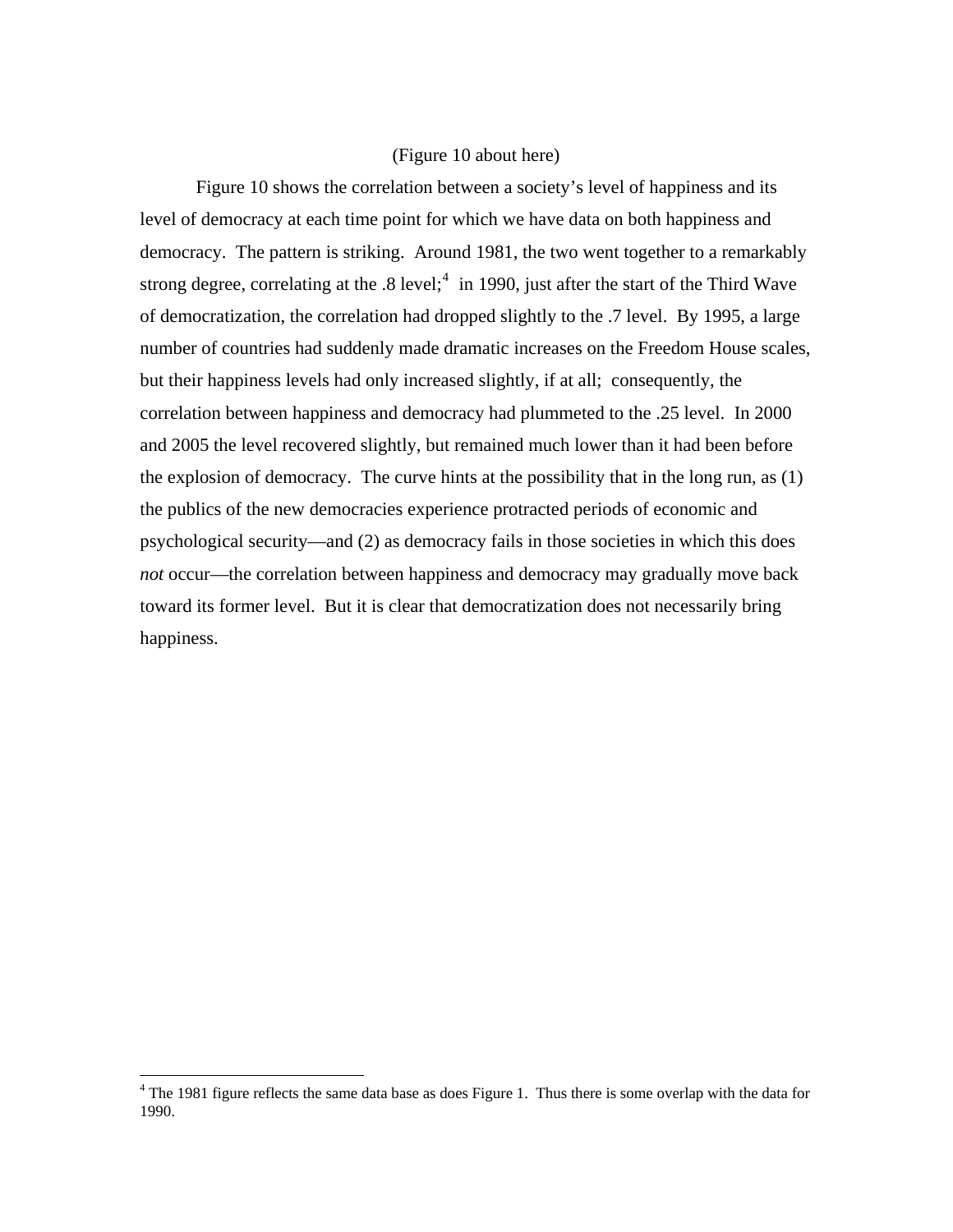### **REFERENCES**

- Burkhart, Ross E. and Michael S. Lewis-Beck. 1994. "Comparative Democracy: The Economic Development Thesis." *American Political Science Review* 88 (December):903-10.
- Campbell, Angus, Philip E. Converse and Willard L. Rodgers. 1976. *The Quality of Life*. New York: Sage.
- Frey, Bruno S. and Alois Stutzer. 2000. "Happiness, Economy and Institutions." *The Economic Journal* (October), 110,466:918-938.
- Frey, Bruno S. and Alois Stutzer. 2002. Happiness and Economics: How the Economy and Institutions Affect Human Well-being. Princeton: Princeton University Press.
- Inglehart, Ronald. 1990. *Culture Shift in Advanced Industrial Society.*. Princeton: Princeton University Press.
- Inglehart, Ronald. 1997. *Modernization and Postmodernization: Cultural, Economic and Political Change in 43 Societies*. Princeton: Princeton University Press.
- Inglehart, Ronald and Christian Welzel. 2005. *Modernization, Cultural Change and Democracy*. New York and Cambridge: Cambridge University Press, 2005.

Putnam, Robert. 1993. *Making Democracy Work*. Princeton: Princeton University Press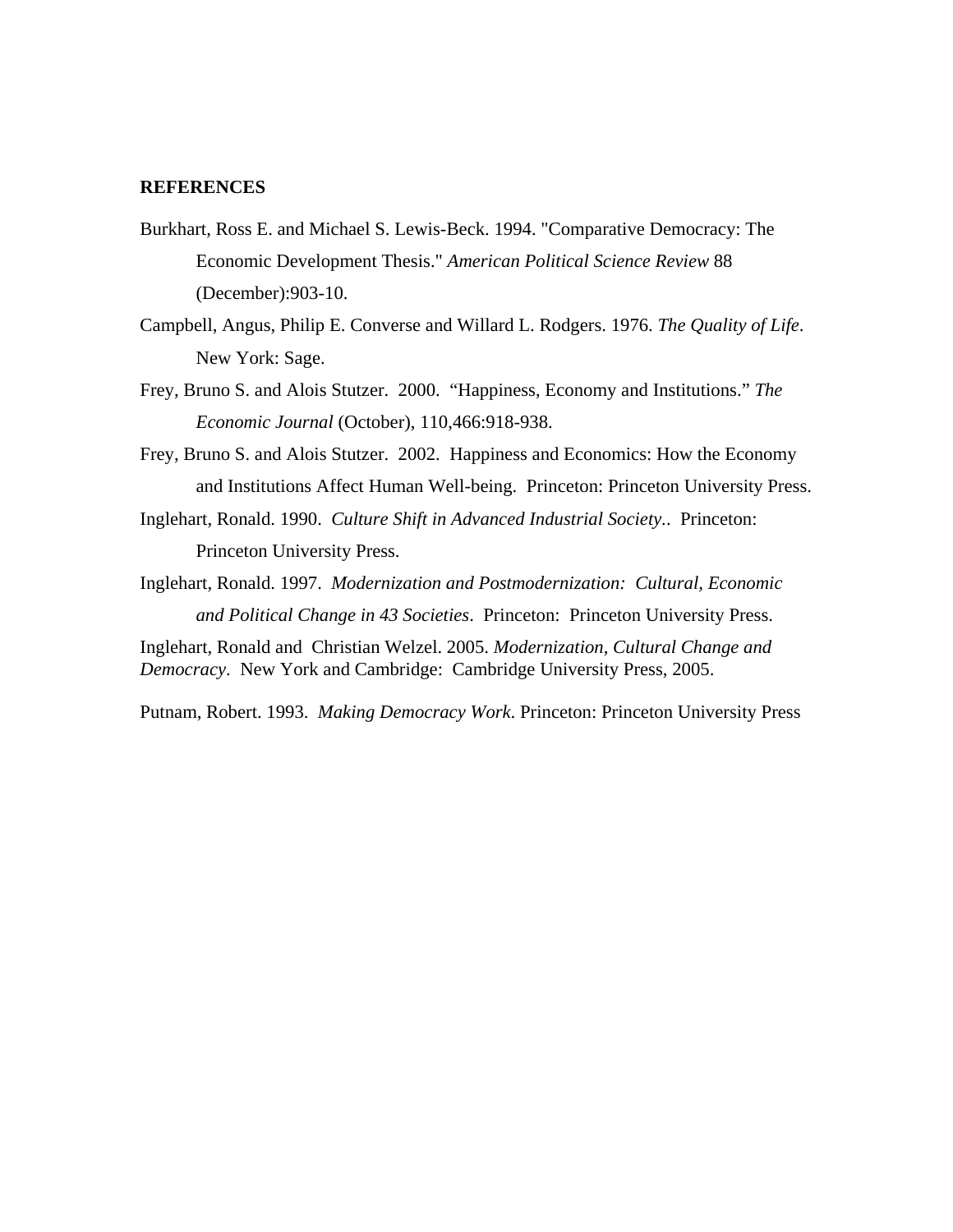

## **Figure 1. The linkage between Happiness and Democracy before the Third Wave of Democratization.**

Source: Values Surveys, 1981-1990 and Freedom House scores, 1981-1986.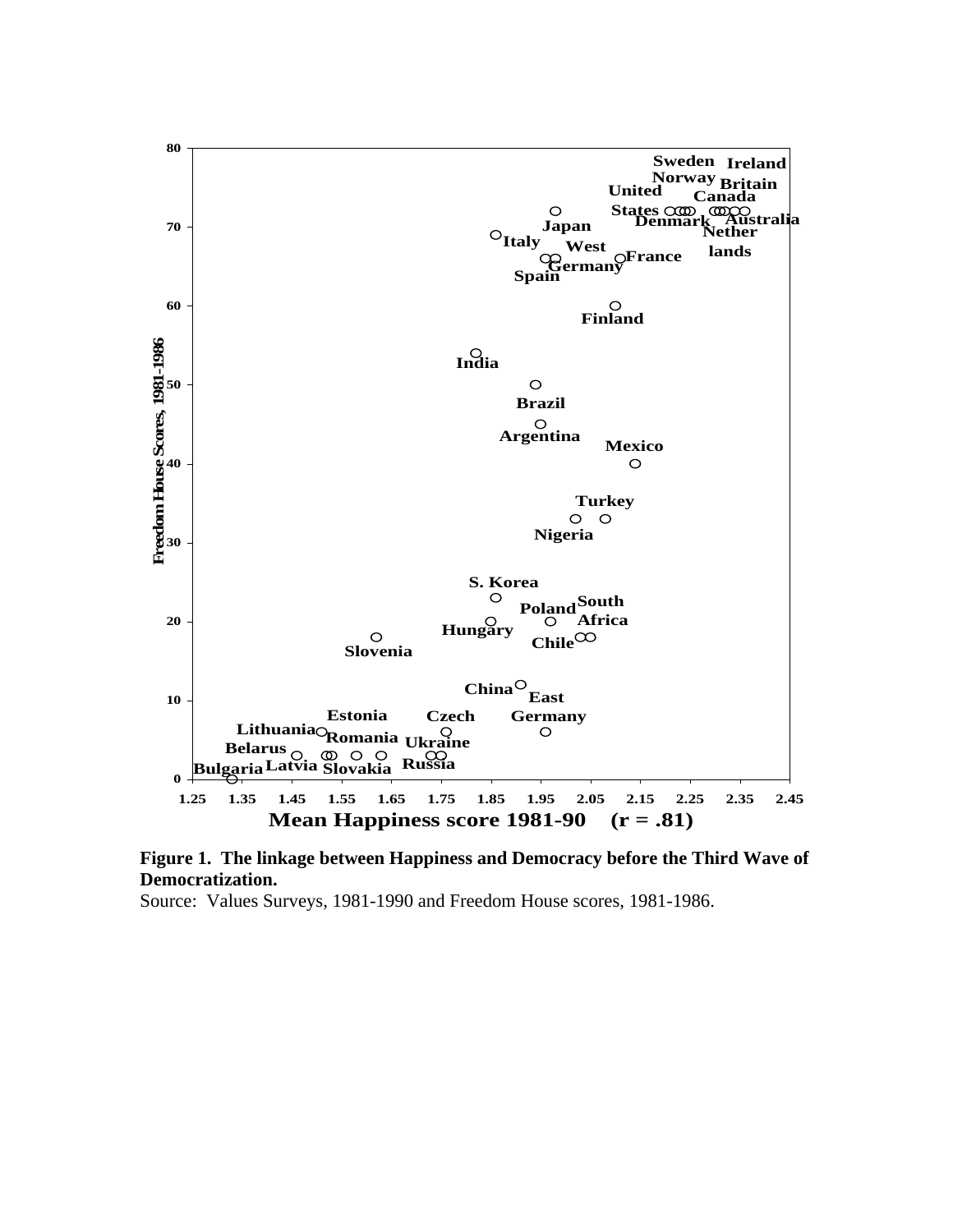

## **Happiness and Democracy in Russia, 1981-2006**



Note: Democracy is measured by the two Freedom House scales, which range from1 to 7; their sum ranges from 2 to 14 but since high scores indicate low democracy, their polarity is reversed by subtracting them from 14, producing a scale that ranges from 0 to 12. Happiness is measured on a scale that ranges from 1 to 4, but since high scores indicate low happiness, polarity is reversed by subtracting from 4, producing a scale that ranges from 0 to 3. This score is then multiplied by 4 to produce a scale that ranges from 0 to 12- - giving both happiness and democracy the same 0-12 range.

The 1981 happiness score is from a survey in Tambov oblast, which parallels the Russian republic rather closely.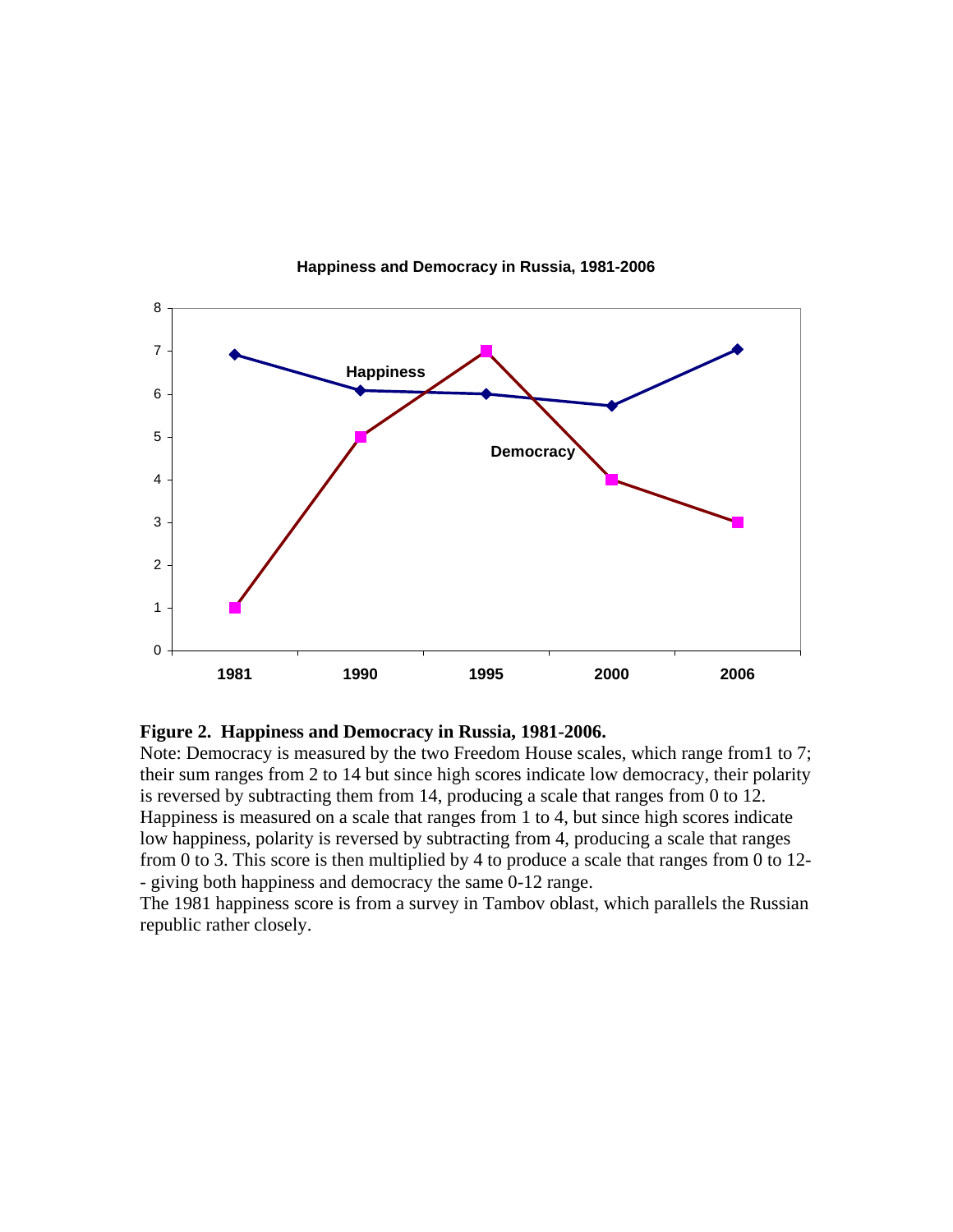

**Happiness and Democracy in Hungary, 1981-2006**

**Figure 3. Happiness and Democracy in Hungary, 1981-2006.** 





**Figure 4. Happiness and Democracy in Romania, 1981-2006.**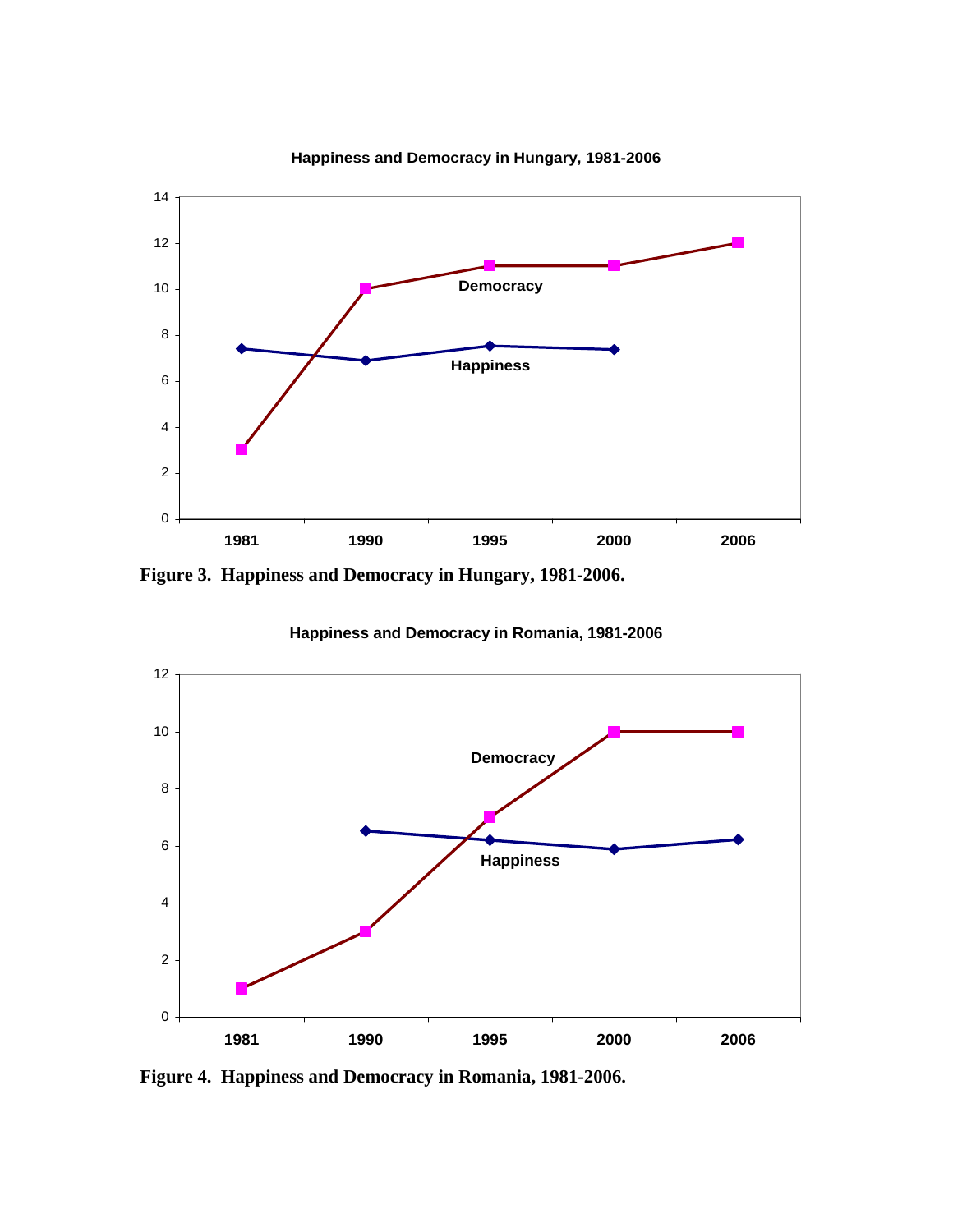

**Happiness and Democracy in Slovenia 1981-2006**

**Figure 5. Happiness and Democracy in Slovenia, 1981-2006.** 



**Happiness and Democracy in Mexico, 1981-2006**

**Figure 6. Happiness and Democracy in Mexico, 1981-2006.**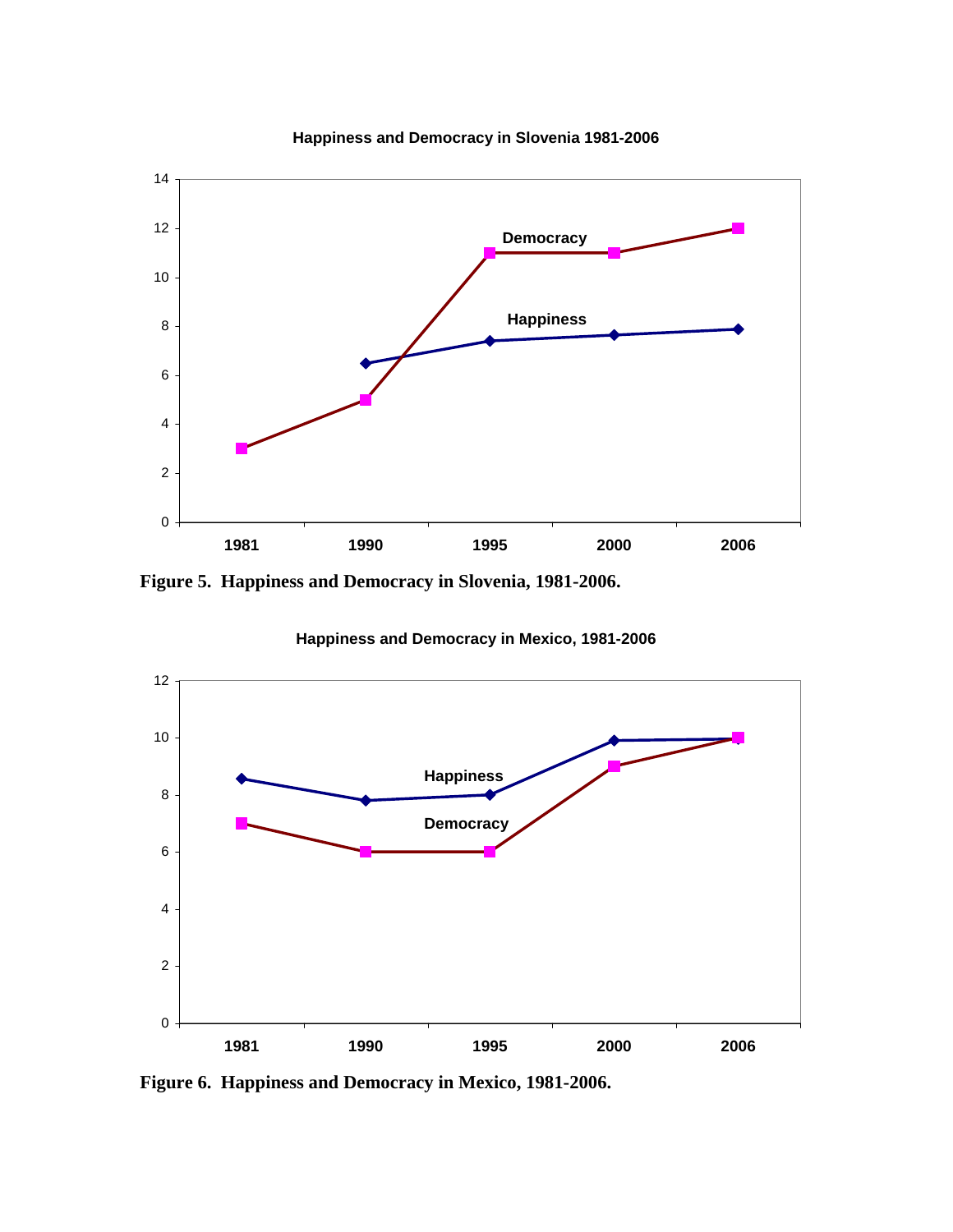

**Figure 7. Happiness and Democracy in Argentina, 1981-2006.** 



**Happiness and Democracy in South Africa, 1981-2006**

**Figure 8. Happiness and Democracy in South Africa, 1981-2006.** 

# **Happiness and Democracy in Argentina, 1981-2006**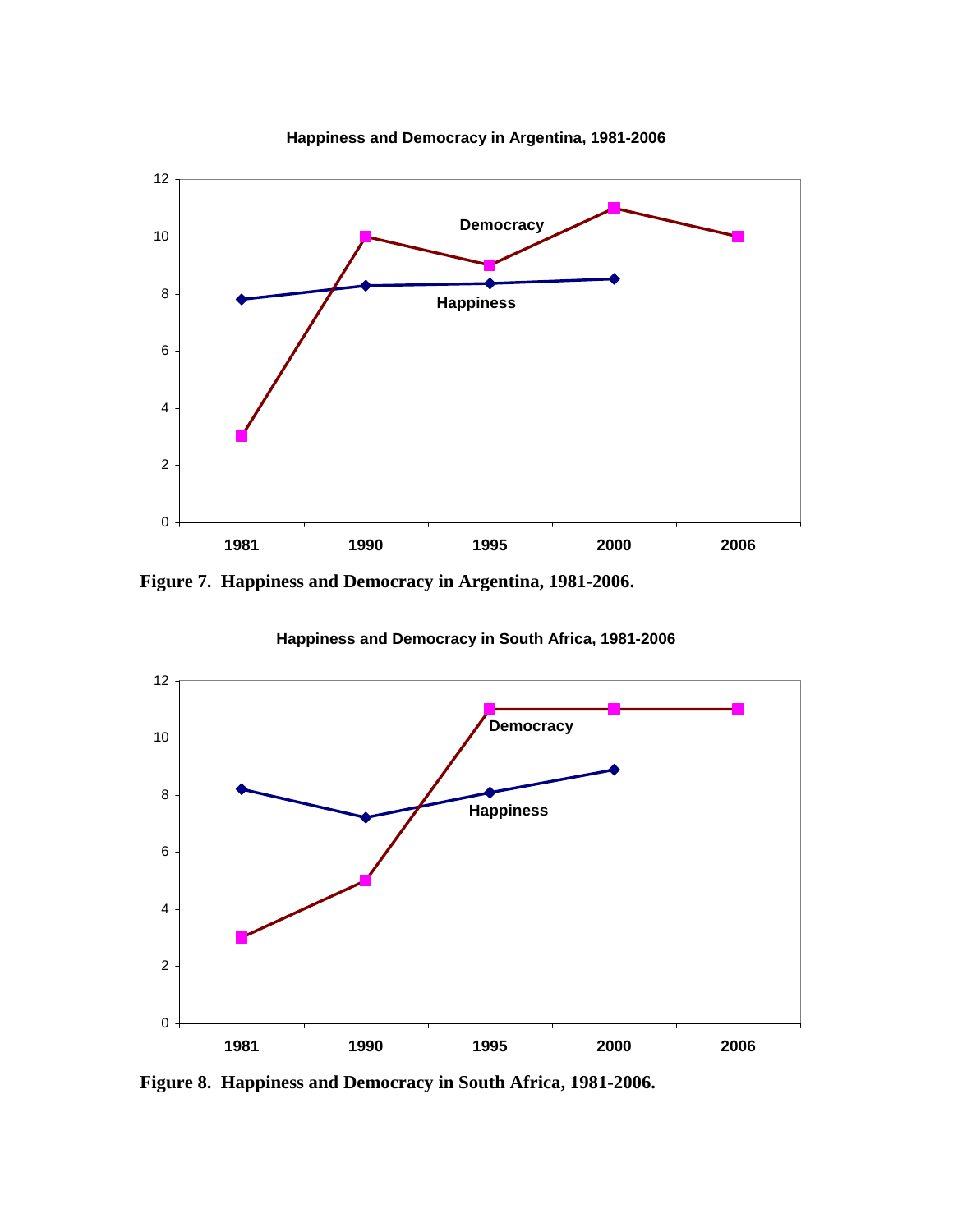

**Happiness and Democracy in South Korea, 1981-2006**

**Figure 9. Happiness and Democracy in South Korea, 1981-2006.** 

**Correlation between Happiness and Democracy, 1981 - 2006**



**Figure 10. The correlation between Happiness and Democracy in 43 countries, 1981-2006.**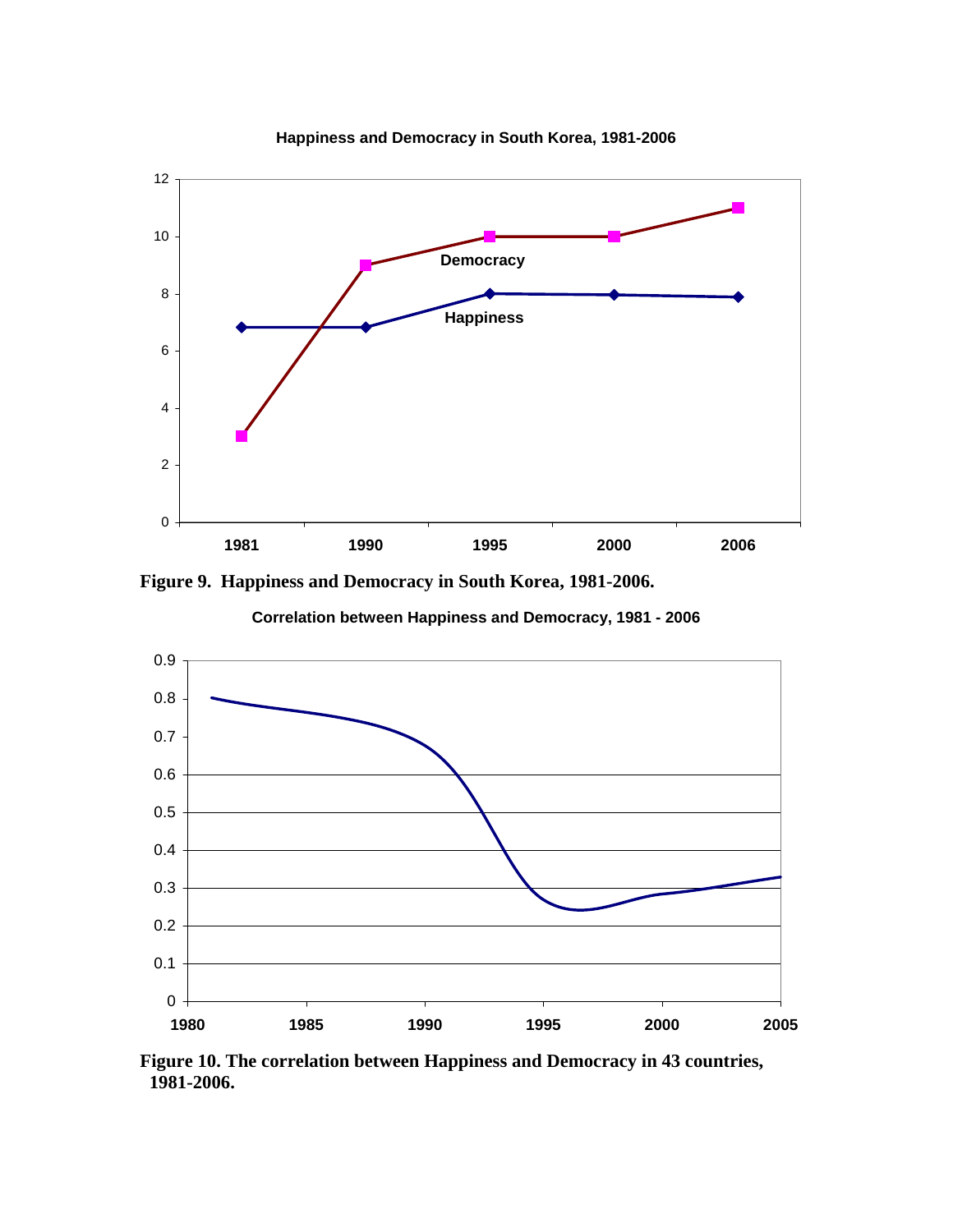| Table 1. Predicting Levels of Happiness in 2000. |  |  |  |
|--------------------------------------------------|--|--|--|
|--------------------------------------------------|--|--|--|

|                                                                  | Dependent Variable: Happiness Level, 2000 |                     |                     |                                         |                   |
|------------------------------------------------------------------|-------------------------------------------|---------------------|---------------------|-----------------------------------------|-------------------|
| Independent Variables:                                           |                                           |                     |                     | Model 1 Model 2 Model 3 Model 4 Model 5 |                   |
| Real GDP per capita, 1995<br>(in \$1000 U.S.)                    | .006<br>(.008)                            |                     |                     |                                         |                   |
| Sum of Freedom House Scores,<br>1991-1996                        | .004<br>(.003)                            | .003<br>(.002)      |                     |                                         |                   |
| Mean score on Materialist/Postmaterialist<br><b>Values, 1995</b> | .673***<br>(.207)                         | .767***<br>(.168)   | .612***             |                                         | .753***<br>(.138) |
| Average annual growth rate, 1990-2000                            | $.032***$<br>(.009)                       | $.032***$<br>(.009) | $.034***$<br>(.009) | $.048***$<br>(.011)                     |                   |
| Adjusted R-Squared                                               | .554                                      | .558                | .547                | .318                                    | .395              |
| <b>Number of Countries</b>                                       | 43                                        | 43                  | 43                  | 43                                      | 44                |

Note: the table above shows standardized regression coefficients, with the unstandardized coefficients in parentheses. Significance-levels:  $* p \le .05; ** p \le .01; **p < .001$ . Source: Values Surveys.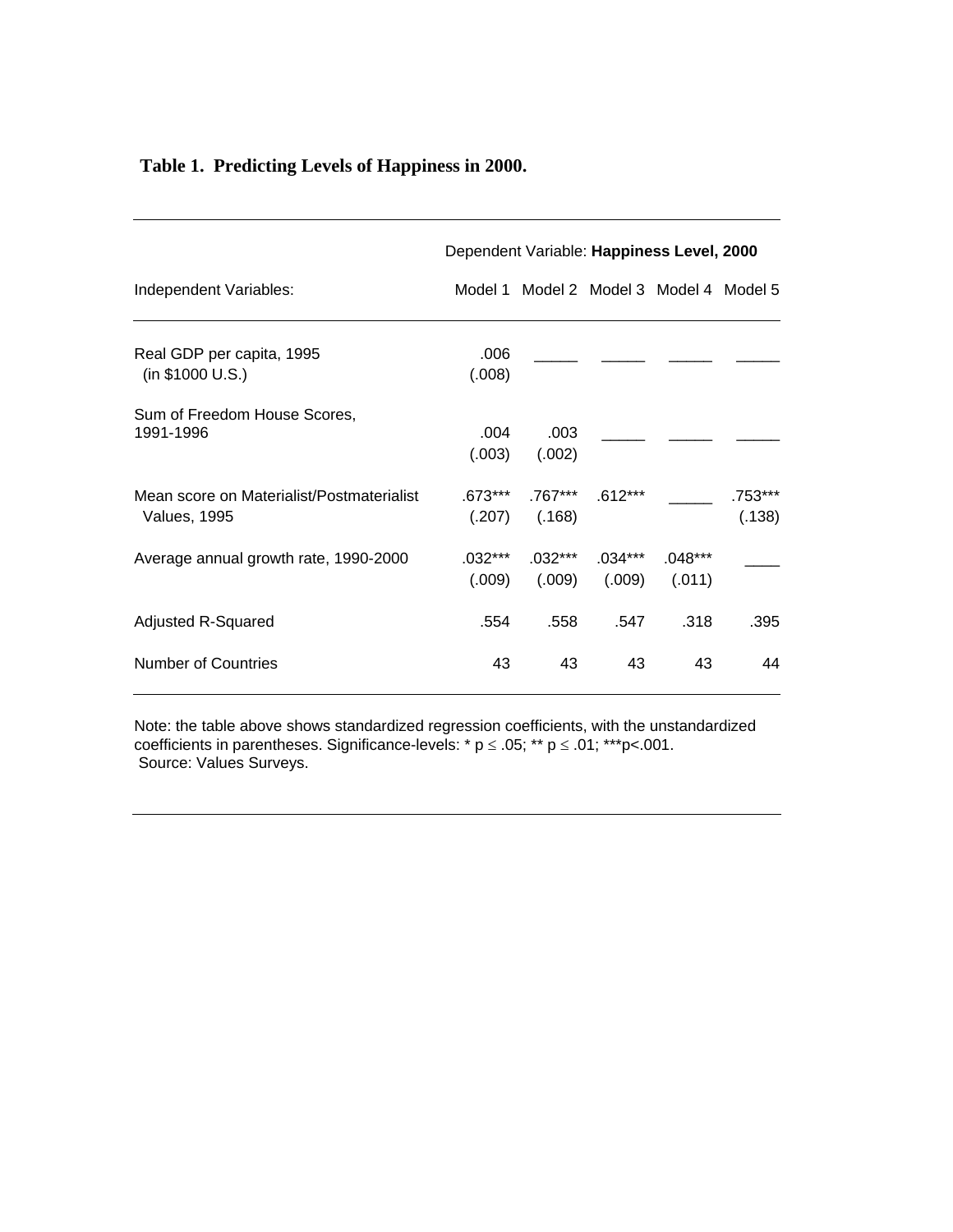|                                                             | Dependent Variable: Shifts in Happiness Levels, 1981-2000 |                   |                   |                |                |
|-------------------------------------------------------------|-----------------------------------------------------------|-------------------|-------------------|----------------|----------------|
| Independent Variables:                                      | Model 1                                                   | Model 2           | Model 3           | Model 4        | Model 5        |
| Average annual growth in GNP,<br>1990-2000                  | .009<br>(0.008)                                           |                   |                   |                |                |
| Change in support for gender<br>equality in jobs, 1981-2000 | $.211*$<br>(.104)                                         | .178<br>(.098)    |                   | .113<br>(.096) |                |
| Sum, Freedom House scores,<br>1991-1996                     | $.004*$<br>(.002)                                         | $.004*$<br>(.002) | .003<br>(.002)    |                |                |
| Change in tolerance of<br>homosexuality, 1981-2000          | $.070*$<br>(.028)                                         | $.073*$<br>(.027) | $.060*$<br>(.027) | .049<br>(.026) | .045<br>(.026) |
| Adjusted R-Squared                                          | .140                                                      | .140              | .084              | .061           | .052           |
| <b>Number of Countries</b>                                  | 38                                                        | 38                | 38                | 38             | 38             |

# **Table 2. Predicting Shifts in Happiness Levels, 1981 - 2000**

Note: the table above shows standardized regression coefficients, with the unstandardized coefficients in parentheses. Significance-levels: \* p ≤ .05; \*\* p ≤ .01. Source: 1999-2001 Values Surveys.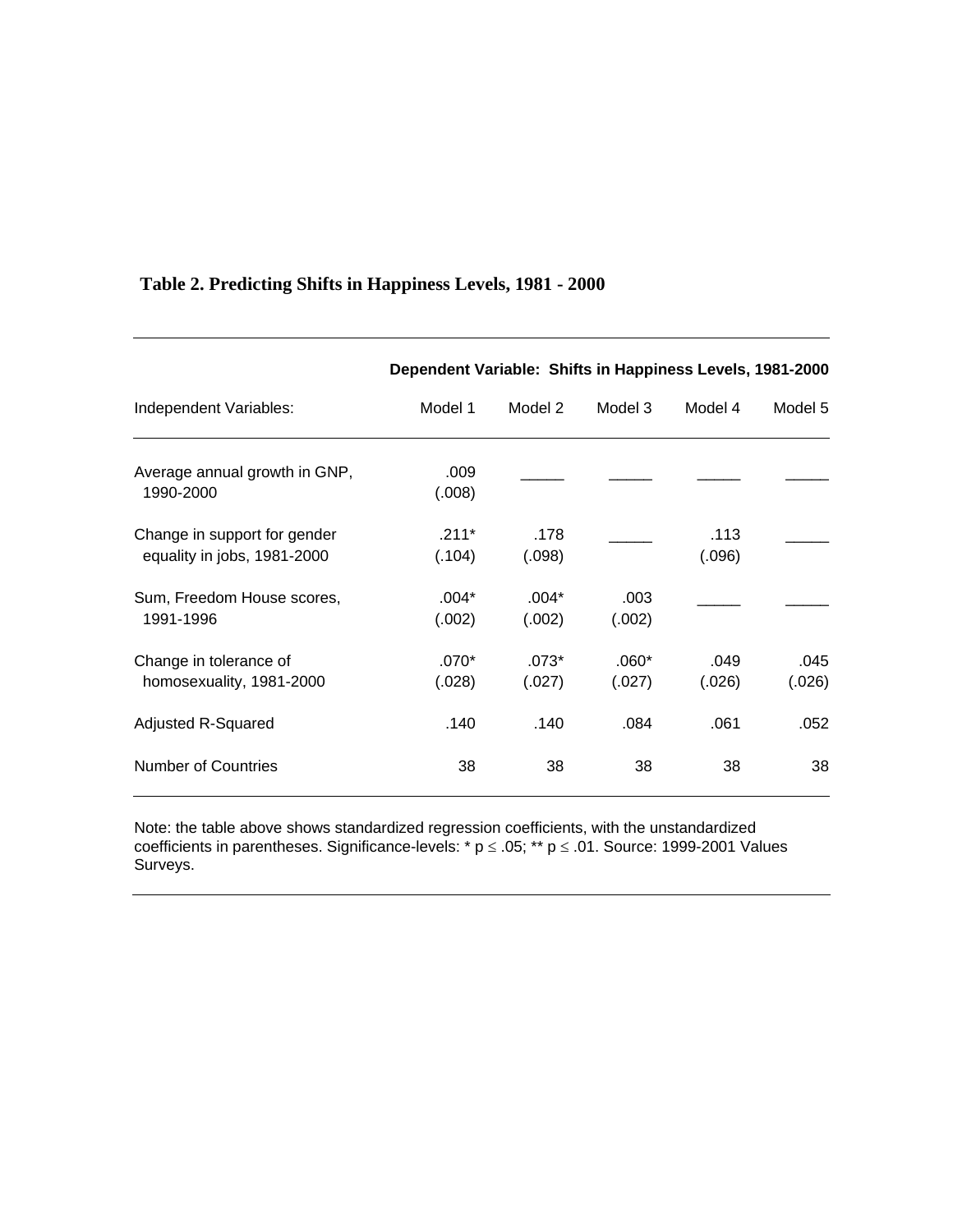

**correlation between life satisfaction and democracy over time**

**Correlation between Happiness and democracy over time**